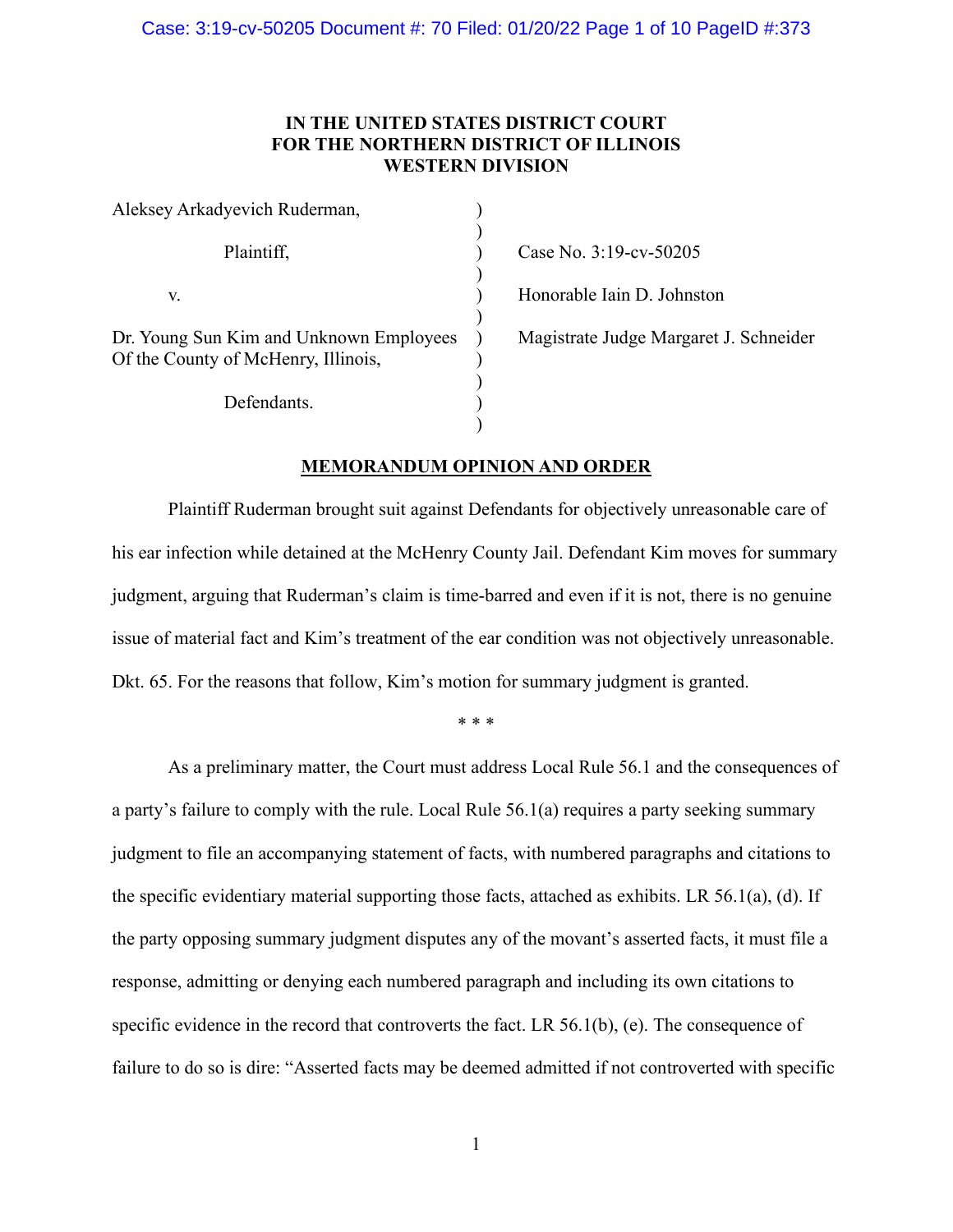#### Case: 3:19-cv-50205 Document #: 70 Filed: 01/20/22 Page 2 of 10 PageID #:374

citations to evidentiary material." LR 56.1(e)(3). The Court expects strict compliance*. See Ammons v. Aramark Uniform Servs., Inc.*, 368 F.3d 809, 817 (7th Cir. 2004). In addition, the party opposing summary judgment must file its own statement with numbered paragraphs to assert any additional facts that require the denial of summary judgment, and the movant may then file a response. See LR 56.1(b)(3), (d)(2), (c)(2). The movant's failure to controvert the opposing party's statements will likewise result in the admission of those facts.

The mechanics of Local Rule 56.1 "promote the clarity of summary judgment findings." *Stevo v. Frasor*, 662 F.3d 880, 886-87 (7th Cir. 2011). The rule prevents the squandering of judicial resources that would occur if the Court were required "to scour through the record and determine for itself whether any of the facts asserted by the plaintiff raise material questions of fact when compared to any of the defendant's statements of fact, an exercise in which it need not engage on behalf of a party who made no effort to do so itself." *Wrenn v. Exelon Generation LLC*, No. 1:18-cv-02524, 2021 U.S. Dist. LEXIS 103384, \*2 (N.D. Ill. June 2, 2021) (citing *Thornton v. M7 Aerospace LP*, 769 F.3d 757, 769 (7th Cir. 2015). Here, the plaintiff filed neither a response to the defendant's numbered statement of facts nor its own statement of additional facts. As a result, for the purposes of resolving the motion for summary judgment, the defendant's well-supported statements of fact are all deemed admitted. *See* Dkt. 67.

Additionally, Local Rule 56.1 requires that memoranda in support of or in opposition to summary judgment "cite directly to specific paragraphs in the LR 56.1 statements or responses" when addressing facts. LR 56.1(g). Again, the plaintiff neglected to comply with this rule, choosing instead to cite to the exhibits attached to the defendant's statement of facts.<sup>[1](#page-1-0)</sup> Finally,

<span id="page-1-0"></span><sup>&</sup>lt;sup>1</sup> Plaintiff cited to Defendant's LR 56.1(a) statement of facts a total of ten (10) times in its response memorandum. In comparison, it cited to Exhibit A one (1) time, Exhibit B fifteen (15) times, and Exhibit C fifteen (15) times, for a total of thirty-one (31) citations directly to evidentiary material in violation of LR 56.1(g). Additionally, the Court must note that Plaintiff's citations to Exhibits B and C are particularly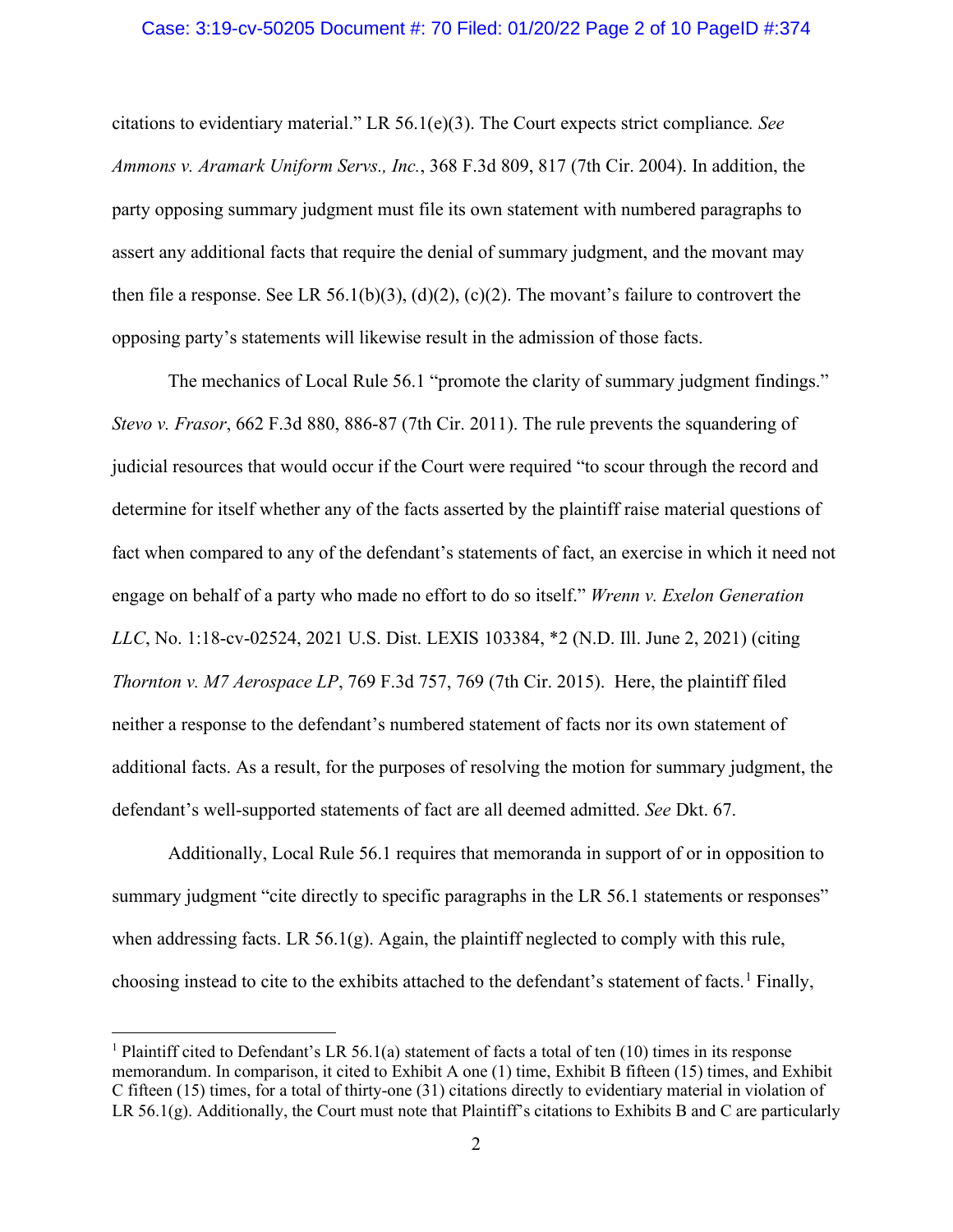### Case: 3:19-cv-50205 Document #: 70 Filed: 01/20/22 Page 3 of 10 PageID #:375

Plaintiff's continuing violation argument relies on its own Amended Complaint for a key "fact." Dkt. 68, ¶ 15 (citing Dkt. 17 without a page number reference). Because this "fact" was not properly presented through a LR 56.1 statement of facts and supported by specific evidentiary material, it is not considered for the purposes of this motion. And, of course, a party cannot rely on pleadings to defeat summary judgment. *Midwest Imports v. Coval*, 71 F.3d 1311, 1317 (7th Cir. 1995).

# **Background[2](#page-2-0)**

Ruderman was a civil detainee in custody of the U.S. Bureau of Immigration and Customs Enforcement ("ICE") from 2016 until 2020. He was detained at the McHenry County Jail ("MCJ") beginning in 2016 and was later moved to the Jerome Combs Detention Center in Joliet, Illinois ("JCDC") until his release in 2020. ¶ 1. While in custody at MCJ, Ruderman sought treatment for pain in his left ear and difficulty hearing. ¶¶ 3-4. Dr. Kim, who is contracted through Wellpath to provide medical services for inmates and detainees at MCJ, typically sees patients at the jail once a week, on Wednesdays. The nursing staff at MCJ provides medical care for those in custody and contacts Dr. Kim if they believe an issue is severe. ¶ 5.

Ruderman first saw Dr. Kim for his ear pain on January 29, 2016. Dr. Kim's observed Ruderman's tympanic membrane was intact and clear bilaterally, and that there was no presence of erythema or effusion in the eardrum. ¶ 6. At this time, Dr. Kim did not find any evidence of an acute ear infection. Dr. Kim would expect to see some swelling or inflammation in the ear if

unhelpful. Plaintiff fails to cite to page numbers, instead relying on nonsequential Bates numbering on some of the attached exhibits. On at least six occasions throughout its twelve-page motion, Plaintiff carelessly cites to "Exhibit C" but in fact cites material that is found elsewhere, many times in "Exhibit B." *See, e.g.,* Dkt. 68, ¶¶ 19, 37, 39, 40, 42, 44, 47, 48, 49.

<span id="page-2-0"></span> $2$  All facts are taken from the moving party's uncontroverted LR 56.1(a) Statement of Material Facts. Dkt. 67. Plaintiff's failure to respond or otherwise controvert these facts results in the Court deeming them admitted. *See Ammons*, 368 F.3d at 817.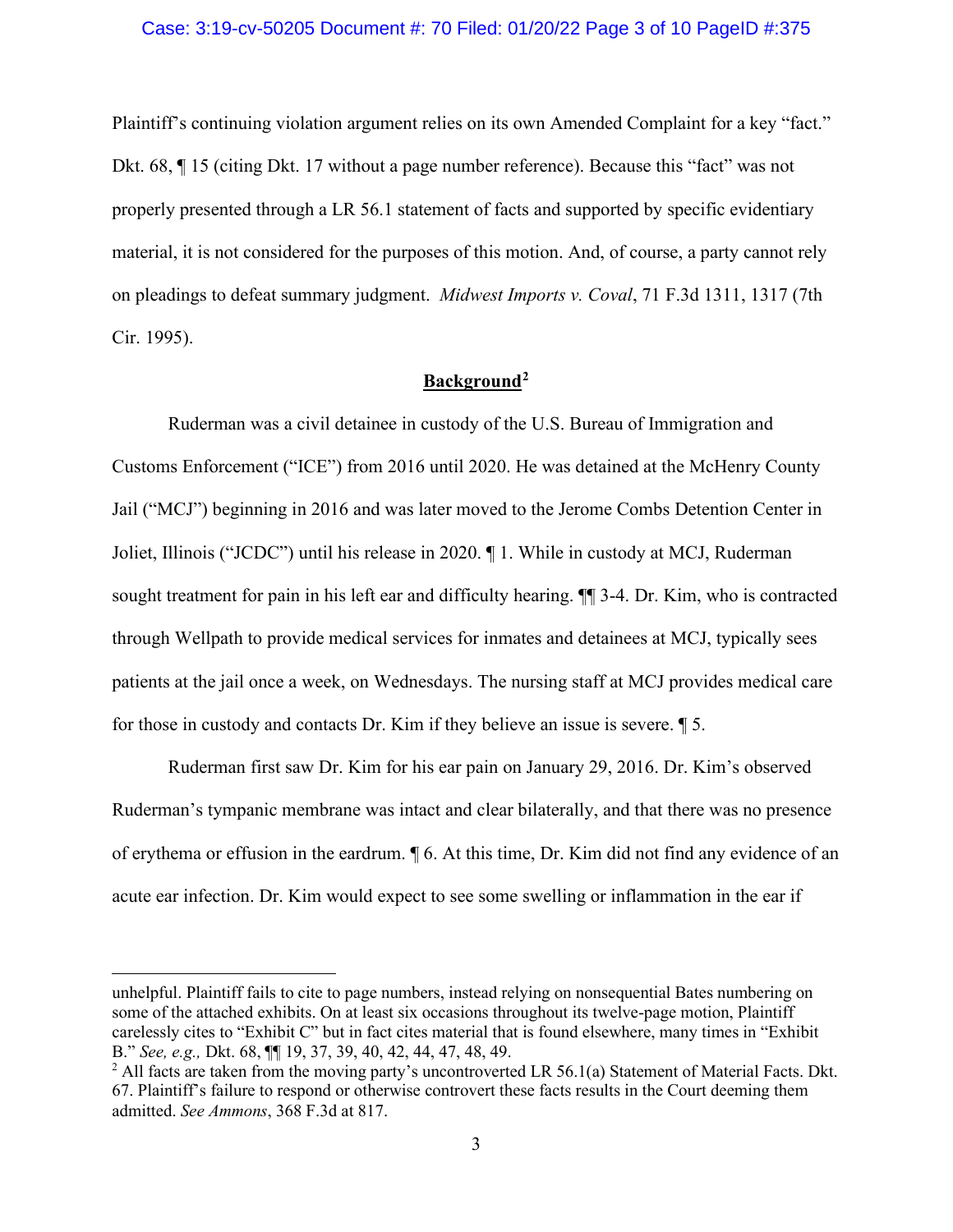### Case: 3:19-cv-50205 Document #: 70 Filed: 01/20/22 Page 4 of 10 PageID #:376

Ruderman had severe pain such that he was requesting medical treatment. ¶ 7. That same day, Dr. Kim prescribed Naprosyn for pain relief and did not order an antibiotic because he could not tell whether Ruderman actually had a bacterial infection. ¶ 8. A few weeks later, Dr. Kim again saw Ruderman, but this time he noticed erythema and bulging of the left eardrum with effusion, which he found indicative of an ear infection. He diagnosed Ruderman with otitis media and prescribed a 14-day course of the antibiotic Bactrim, in addition to his pain medication. ¶¶ 9-10. Ruderman testified that his ear pain improved while taking Bactrim, but returned two days after he finished the medication. ¶ 11. After Ruderman submitted another healthcare request for his ongoing ear pain, Dr. Kim diagnosed him with otitis media and otitis externa after observing some exudate in Ruderman's ear. For this, he ordered Ciprofloxacin (a different antibiotic) and Maxitrol (antibiotic ear drops) because it was unclear whether one infection caused the other and because his ear infection had not resolved with the first round of antibiotics. ¶¶ 12-16. Dr. Kim stated that he wanted to see Ruderman for a follow-up in two weeks, and when he does this, the MCJ nursing staff is responsible for scheduling. ¶¶ 16-17.

Ruderman's continued to have ear pain, and began seeing fluid on his pillow when he woke up at night. He again requested to see Dr. Kim.  $\P$  18. Approximately a week later, he was seen by Dr. Kim for an ear flush, and on follow-up, Dr. Kim ordered the nurses to provide Ruderman ibuprofen and cetirizine, an antihistamine, for his continued pain. ¶¶ 19-21. Dr. Kim also ordered another 14-day course of Bactrim instead of Ciprofloxacin because he wanted to see if Ruderman responded better to the other drug. Dr. Kim also explained that a patient should not take one antibiotic for too long because he could become resistant to it. ¶ 22. Ruderman again saw Dr. Kim, complaining of a "popping" or "hissing" noise when he tried to blow, in addition to his ear pain. Dr. Kim observed exudate and diagnosed him with otitis media and a possible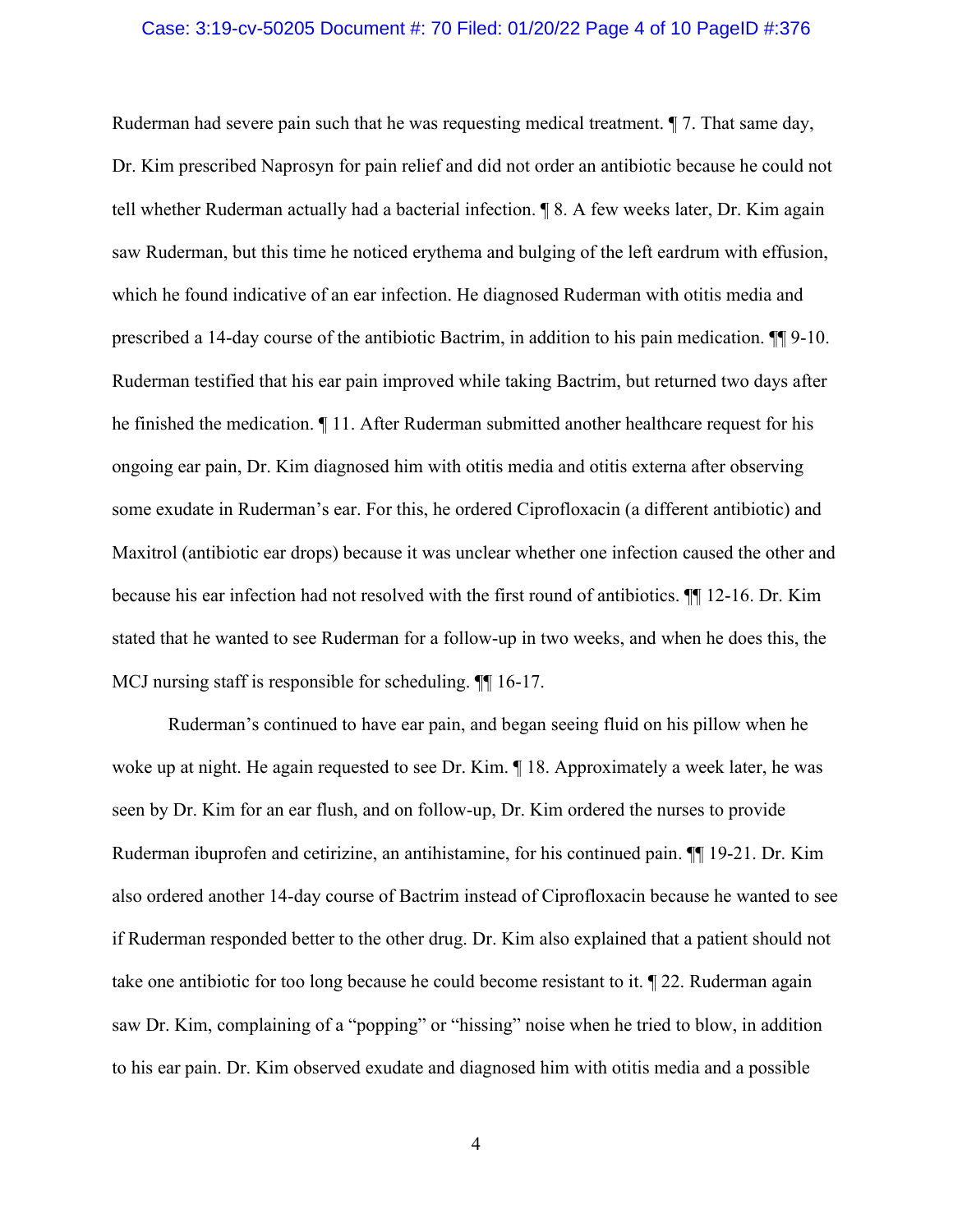### Case: 3:19-cv-50205 Document #: 70 Filed: 01/20/22 Page 5 of 10 PageID #:377

perforation of the ear drum, for which he would refer Ruderman to an ear, nose, and throat specialist ("ENT"). He continued to treat Ruderman with antibiotics and ibuprofen. ¶¶ 23-24. Dr. Kim explained that Ruderman's ear infection was common and did not require emergency treatment. He further testified that an ear infection can occur on-and-off for years, and that Ruderman's five months on-and-off ear infection was not uncommon. ¶ 28. While waiting for the ENT referral to go through, Dr. Kim ordered continued antibiotics for Ruderman's ear. ¶ 29.

Dr. Kim testified that an ear infection is a common medical issue typically handled by a family practitioner or internal medicine doctor, and that if a patient's ear infection recurs or there is a possible ear drum perforation, an ENT referral could be warranted. ¶¶ 25-26. Dr. Kim explained that MCJ has a process for medical referrals, which includes a written request sent to a reviewer who either approves or develops an alternative treatment plan. For ICE detainees, the review process is handled by ICE's approval panel. ¶ 27. Ruderman's ENT referral was eventually approved, and he saw an ENT specialist on June 8, 2016. The ENT examined Ruderman's ear, cleaned out debris from the infection, and performed a hearing test, ultimately diagnosing Ruderman with left otitis externa. The ENT recommended a different antibiotic, Cortisporin, and cleansing his ear canal with a mixture of vinegar and rubbing alcohol. ¶¶ 30-31. On June 9, 2016, Dr. Kim ordered Cortisporin and the vinegar/alcohol flush for Mr. Ruderman. Dr. Kim also testified that this treatment was similar to what he was already receiving. ¶¶ 32-33.

Ruderman testified that he was transferred out of MCJ and to another facility in Illinois within days after his ENT appointment, where he saw another doctor for his ear and was prescribed two antibiotics in addition to what the ENT had recommended. ¶¶ 34-35. After finishing his antibiotics, Ruderman said that his ear was still "not good" and he was put on a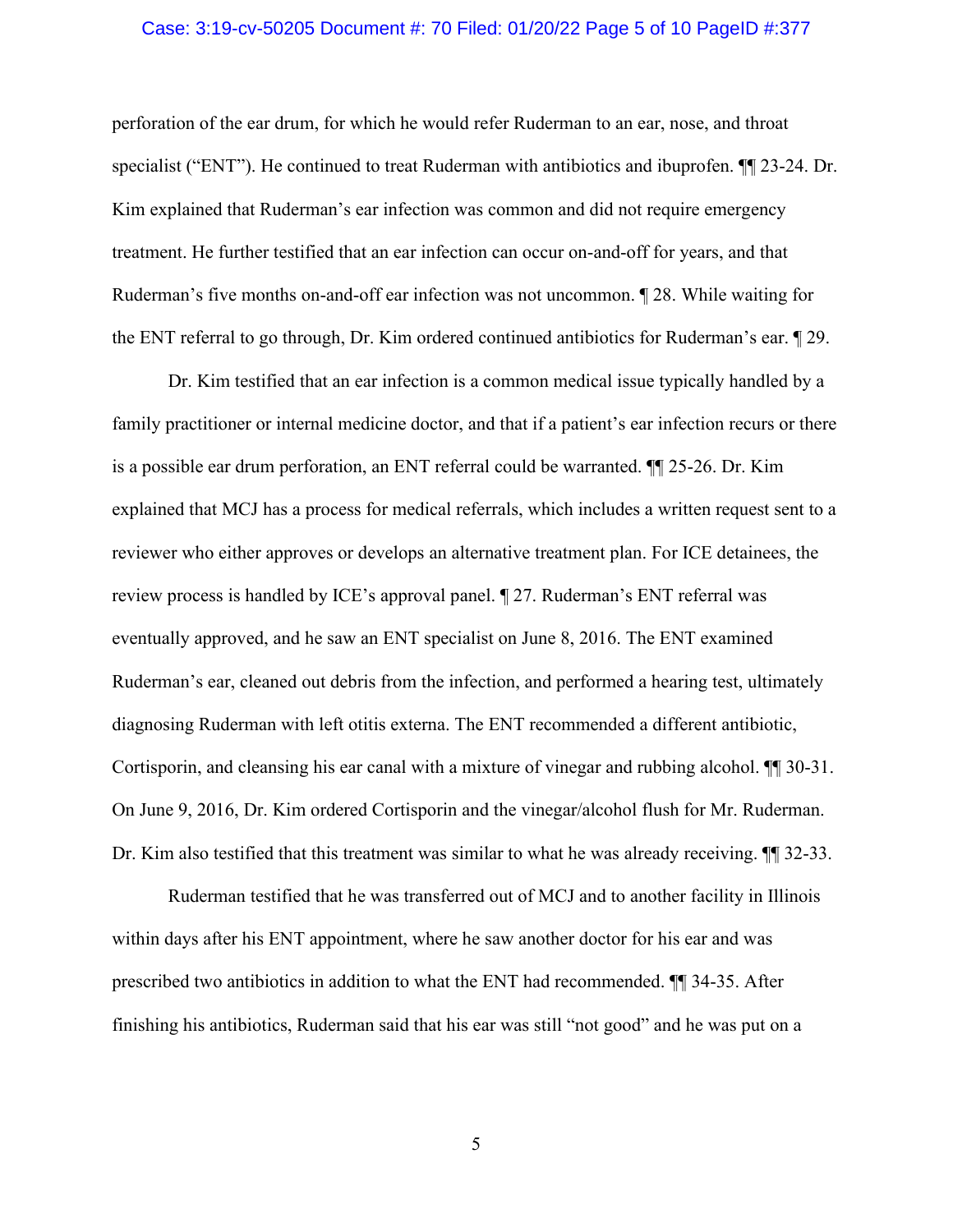### Case: 3:19-cv-50205 Document #: 70 Filed: 01/20/22 Page 6 of 10 PageID #:378

waiting list to see a specialist again. Before that could happen, he was transferred back to MCJ. ¶¶ 35-36.

Back at MCJ, Ruderman again requested treatment for his ear pain. He saw a nurse, and the nurse added him to the list to see Dr. Kim. ¶ 37. Dr. Kim again saw Ruderman on October 9, 2016, and observed erythema and bulging of his ear drum, once again resulting in a diagnosis of otitis media. ¶ 38. Ruderman complained of a lump under his ear that was "really uncomfortable," but upon examination, Dr. Kim could not find anything. Ruderman testified that he was "upset" about the treatment of his ear infection at this point. ¶ 39. Dr. Kim again prescribed Ciprofloxacin and cetirizine, explaining that seasonal allergies could cause an ear infection and he wanted to try to resolve any congestion for that reason. ¶ 40. Approximately three months later, Dr. Kim ordered an antibiotic and ibuprofen for Ruderman's ear pain. ¶ 41. After finishing his antibiotics, Ruderman made a healthcare request on January 19, 2017, complaining that the left lower side of his neck was still hurting. The nurse told Ruderman he would be on the list for the doctor. ¶ 42. Two months later, Ruderman requested a hearing test. He was then seen by Dr. Kim, who referred him back to the ENT for his frequent otitis media and externa, plus his new complaint of hearing loss. ¶¶ 43-44.

On March 29, 2017, Ruderman again saw an ENT, whom he told about the lump below his ear and complained of a "watery" sound in his ear. ¶ 45. The ENT examined him and performed a hearing test. He noted that Ruderman complained of muffled hearing in his left ear and left neck lymph node swelling. The ENT found Ruderman had a "normal" ear and neck exam and mild symmetric hearing loss. ¶ 46. Ultimately, the ENT diagnosed him with eustachian tube dysfunction and sialadentitis and recommended daily Flonase. ¶ 48. Dr. Kim opined that the type of hearing loss he had was likely sensorineural and not related to the ear infection. He said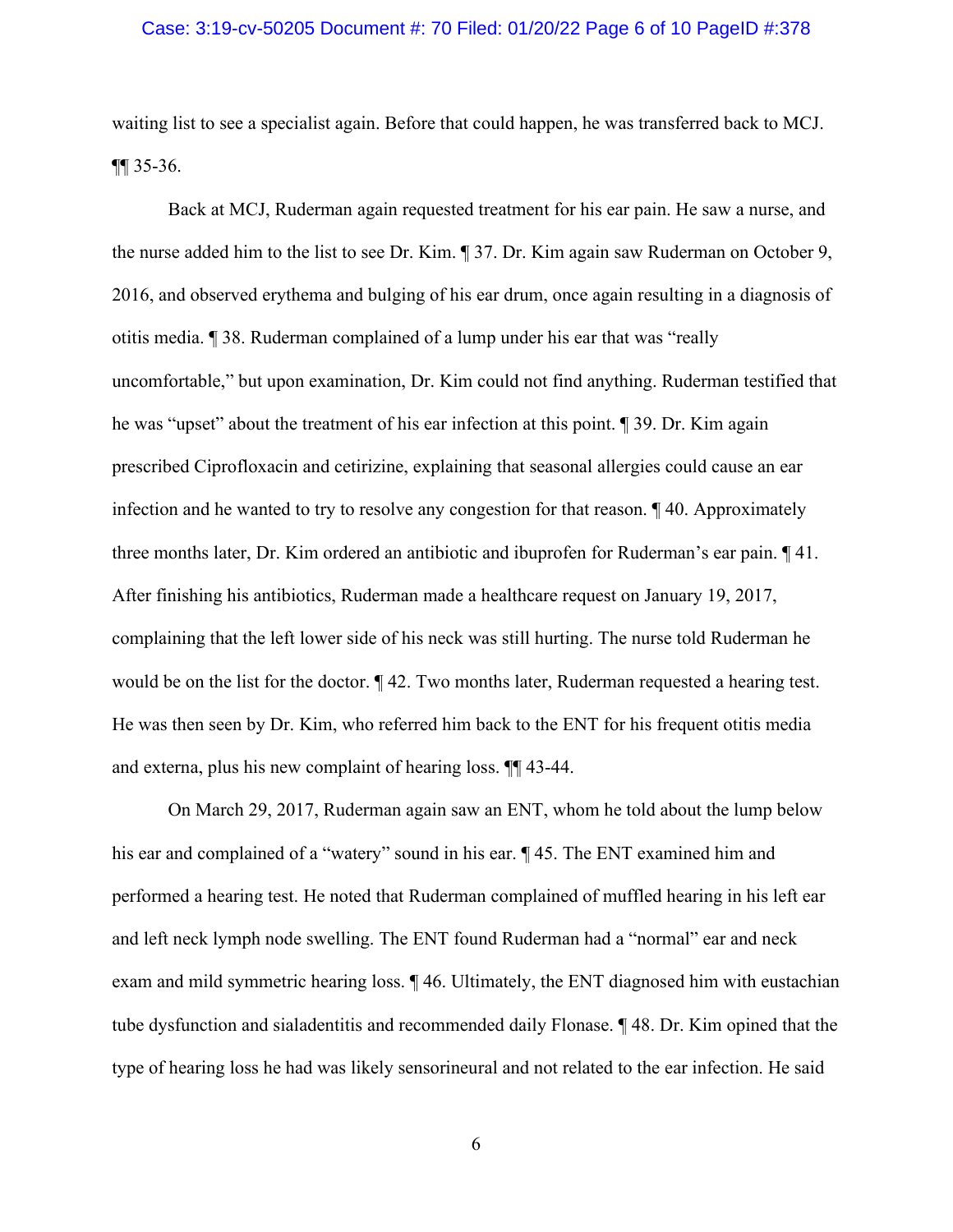### Case: 3:19-cv-50205 Document #: 70 Filed: 01/20/22 Page 7 of 10 PageID #:379

he would expect more pronounced hearing loss on the left side if it were caused by the ear infection. Additionally, he explained that the eustacian tube dysfunction is caused by lack of equilibrium in pressure, and that the Flonase could clear up congestion caused by allergies which could be causing the unbalanced pressure in Ruderman's left ear. ¶¶ 47-48. Ruderman saw Dr. Kim after seeing the ENT, and Dr. Kim entered an order for Flonase. ¶ 49.

The following month, Ruderman again requested to see medical staff regarding his ear pain, and Dr. Kim saw him several days later, on April 29, 2017. ¶¶ 50-51. Dr. Kim observed that Ruderman's ear drum was intact and clear bilaterally, and that there was no exudate or cerumen impactions present. ¶ 51.

Ruderman testified that he was transferred out of MCJ to JCDC shortly after seeing Dr. Kim on April 29, 2017. At JCDC, Ruderman sought medical treatment for the lump under his ear and the first ultrasound was inconclusive. ¶ 52. Ruderman said that a second ultrasound showed he had a swollen lymph node, and within a week of taking the antibiotic prescribed by JCDC, the lump shrunk. ¶ 53. Ruderman testified that he remained at JCDC until he was released from custody. ¶ 54. He further testified that his ear pain eventually stopped, that he still has some discomfort and hears muffled sounds, but that he does not take any medication for it and has not sought any additional treatment. ¶¶ 55-58.

Ruderman filed the present action on August 26, 2019. Dkt. 1.

#### **Discussion**

On summary judgment, the Court must construe the "evidence and all reasonable inferences in favor of the party against whom the motion under consideration is made." *Rickher v. Home Depot, Inc.*, 535 F.3d 661, 664 (7th Cir. 2008). The movant has the burden of showing that "no genuine dispute as to any material fact" exists and that it is "entitled to judgment as a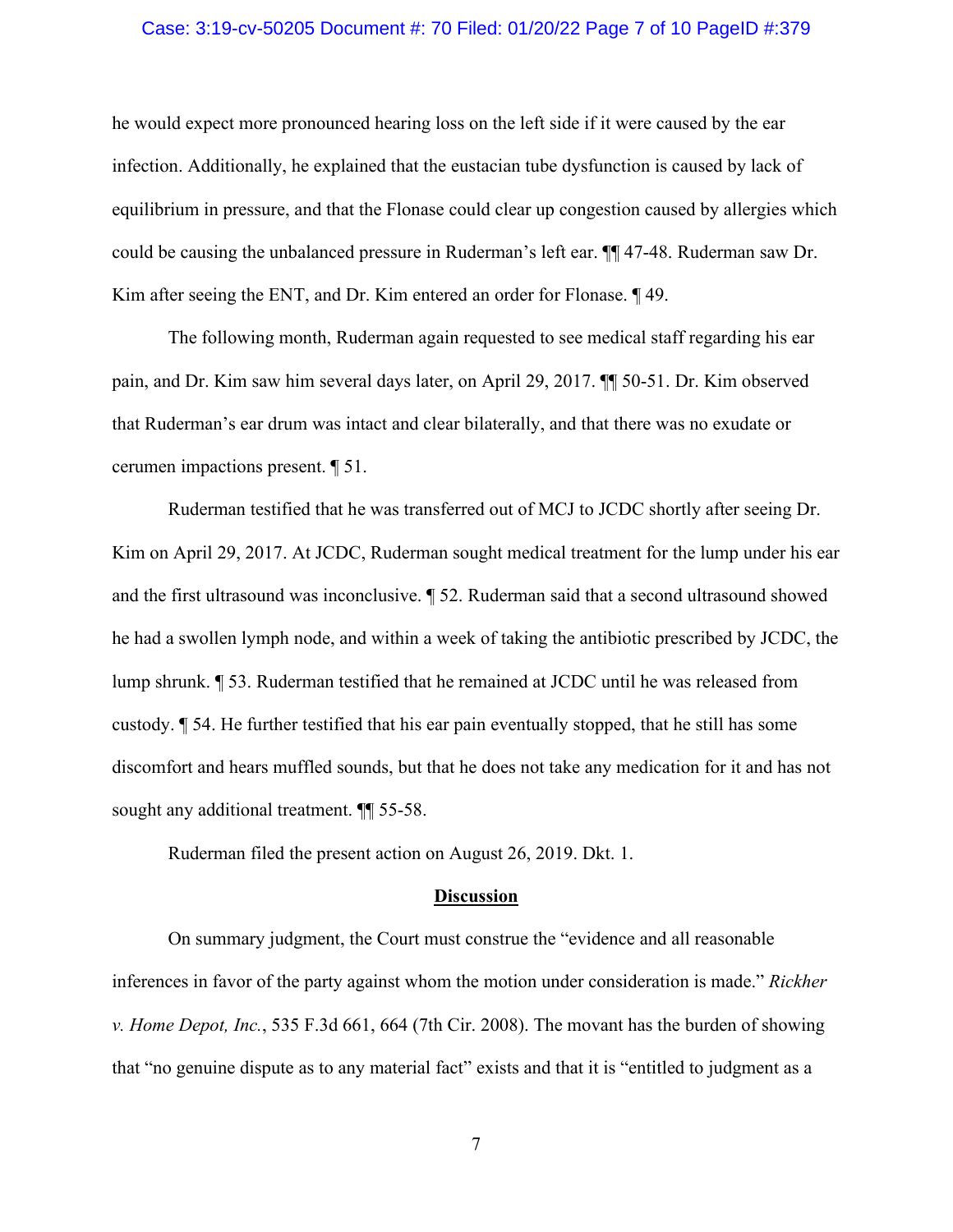#### Case: 3:19-cv-50205 Document #: 70 Filed: 01/20/22 Page 8 of 10 PageID #:380

matter of law." Fed. R. Civ. P. 56(a); *Celotex Corp. v. Catrett*, 477 U.S. 317, 323 (1986). A genuine dispute of material fact exists if a reasonable jury could return a verdict for the nonmovant when viewing the record and all reasonable inferences drawn from it in the light most favorable to the non-movant. *Anderson v. Liberty Lobby, Inc.*, 477 U.S. 242, 248

(1986); *Beardsall*, *v. CVS Pharmacy, Inc.*, 953 F.3d 969, 972 (7th Cir. 2020). Thus, to survive summary judgment, the non-movant must set forth specific facts to show that there is a genuine dispute of fact for trial. *MAO-MSO Recovery II, LLC v. State Farm Mut. Auto. Ins. Co.*, 994 F.3d 869, 876 (7th Cir. 2021) (citing *Grant v. Trustees of Indiana Univ.*, 870 F.3d 562, 568 (7th Cir. 2017) ("As the put up or shut up moment in a lawsuit, summary judgment requires a non-moving party to respond to the moving party's properly-supported motion by identifying specific, admissible evidence showing that there is a genuine dispute of material fact for trial.")). "Summary judgment is only warranted if . . . [the court] determine[s] that no jury could reasonably find in the nonmoving party's favor." *Blasius v. Angel Auto, Inc.*, 839 F.3d 639, 644 (7th Cir. 2016).

Kim raises two arguments in support of summary judgment. First, Kim argues that Ruderman's claim is barred by the statute of limitations. Dkt. 66, 7. In Illinois, the statute of limitations period for § 1983 claims is two years. *Dominguez v. Hendley*, 545 F.3d 585, 588 (7th Cir. 2008). The present action was filed on August 26, 2019, which starts the clock for the statute of limitations on August 26, 2017. Kim argues that Ruderman was transferred out of MCJ shortly after he was treated on April 29, 2017, and that the statute "begins to run at the latest when the plaintiff or defendant leaves the prison," at which time, Kim lost the "'power to do something' about the plaintiff's treatment." Dkt. 66, 8 (quoting *Jones v. Feinerman*, No. 09-CV-03916, 2011 U.S. Dist. LEXIS 110419, \*12 (N.D. Ill. Sep. 28, 2011)). The Court agrees.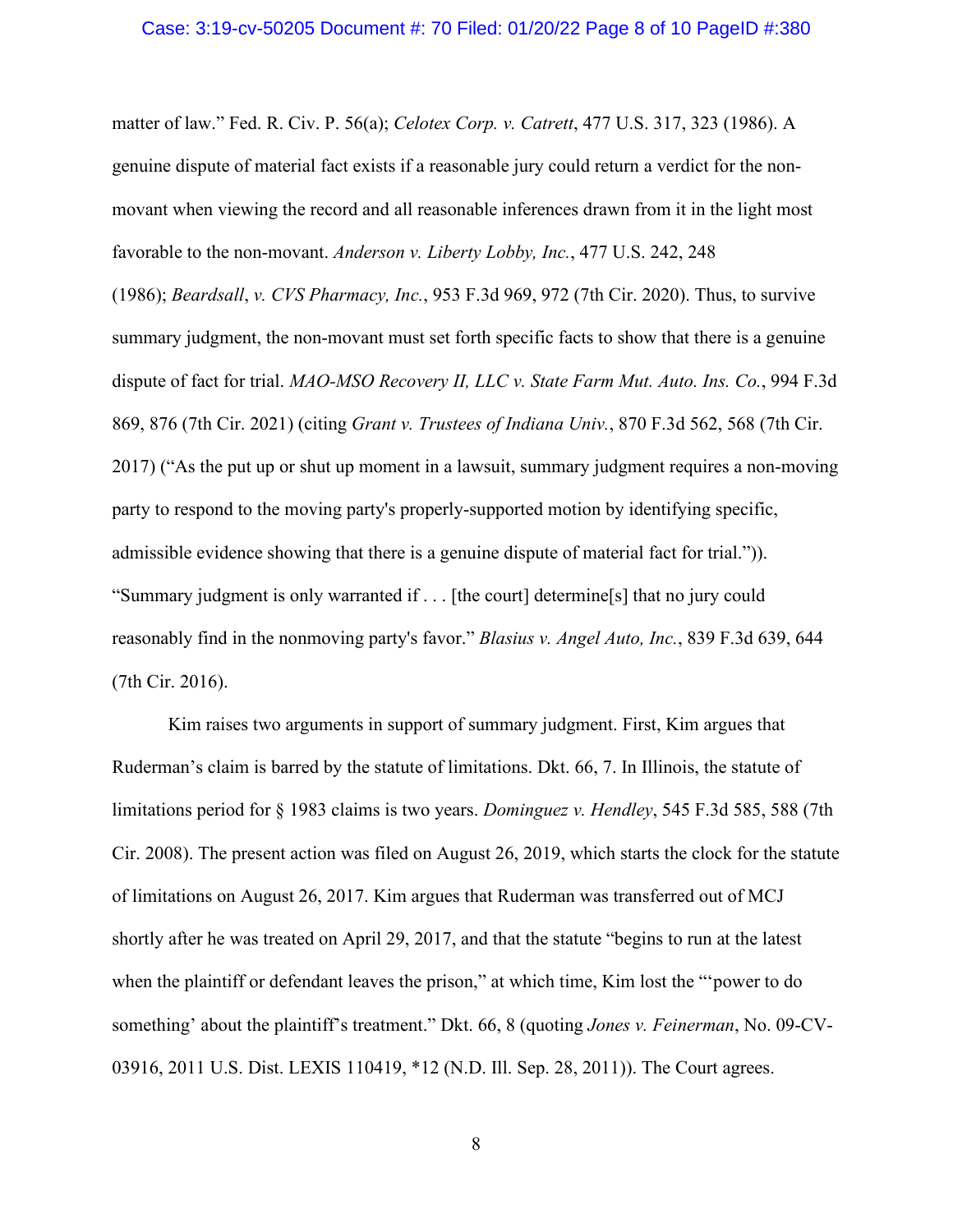#### Case: 3:19-cv-50205 Document #: 70 Filed: 01/20/22 Page 9 of 10 PageID #:381

In response, Ruderman argues that the statute should not begin to run until December 2018 when "he was permanently transferred outside of McHenry County Jail," or at the earliest, sometime after October 21, 2017. Dkt. 68, 3-4. To support this, Ruderman cites to his Amended Complaint (Dkt. 17) and a medical record included as an exhibit to Kim's statement of facts (Dkt. 67). This is where compliance with LR 56.1 comes into play. The Court cannot *and will not* rely upon a fact from the Amended Complaint, particularly one that may contradict Ruderman's own deposition testimony as cited by Defendant's Statement of Material Facts. *See*  Dkt. 67, ¶¶ 51-54 ("On or about April 29, 2017, Dr. Kim saw Plaintiff for a complaint of ear pain. . . . Shortly thereafter, Plaintiff was transferred to the [JCDC]. . . . Plaintiff stayed at JCDC until he was released from custody."). *See James v. Hale*, 959 F.3d 307, 315-16 (7th Cir. 2020) (barring sham affidavits); *Waldridge v. American Hoechst Corp.*, 24 F.3d 918, 920 (7th Cir. 1994) (party cannot rely on pleadings in response to summary judgment motion); Fed. R. Civ. P. 56(e).

Without a doubt, once a detainee leaves a jail, the staff at that jail lose the power to do anything about the detainee's condition. The admitted facts state that Ruderman was transferred out of MCJ "shortly thereafter" April 29, 2017. Dkt. 67, ¶ 52. The question, then, is how long "shortly thereafter" actually is. Kim argues that the statute begins to run on April 29, 2017, the last date he saw and treated Ruderman. Dkt. 69, 5. This may be the relevant date, because "shortly thereafter" could conceivably mean later that afternoon. Or it could mean a month later, which is still not enough. "Shortly thereafter" would have to mean four months later to bring his claim within the statutory period that starts on August 26, 2017. Drawing all reasonable inferences in favor of Ruderman, this is not a reasonable understanding of the plain language of the facts.